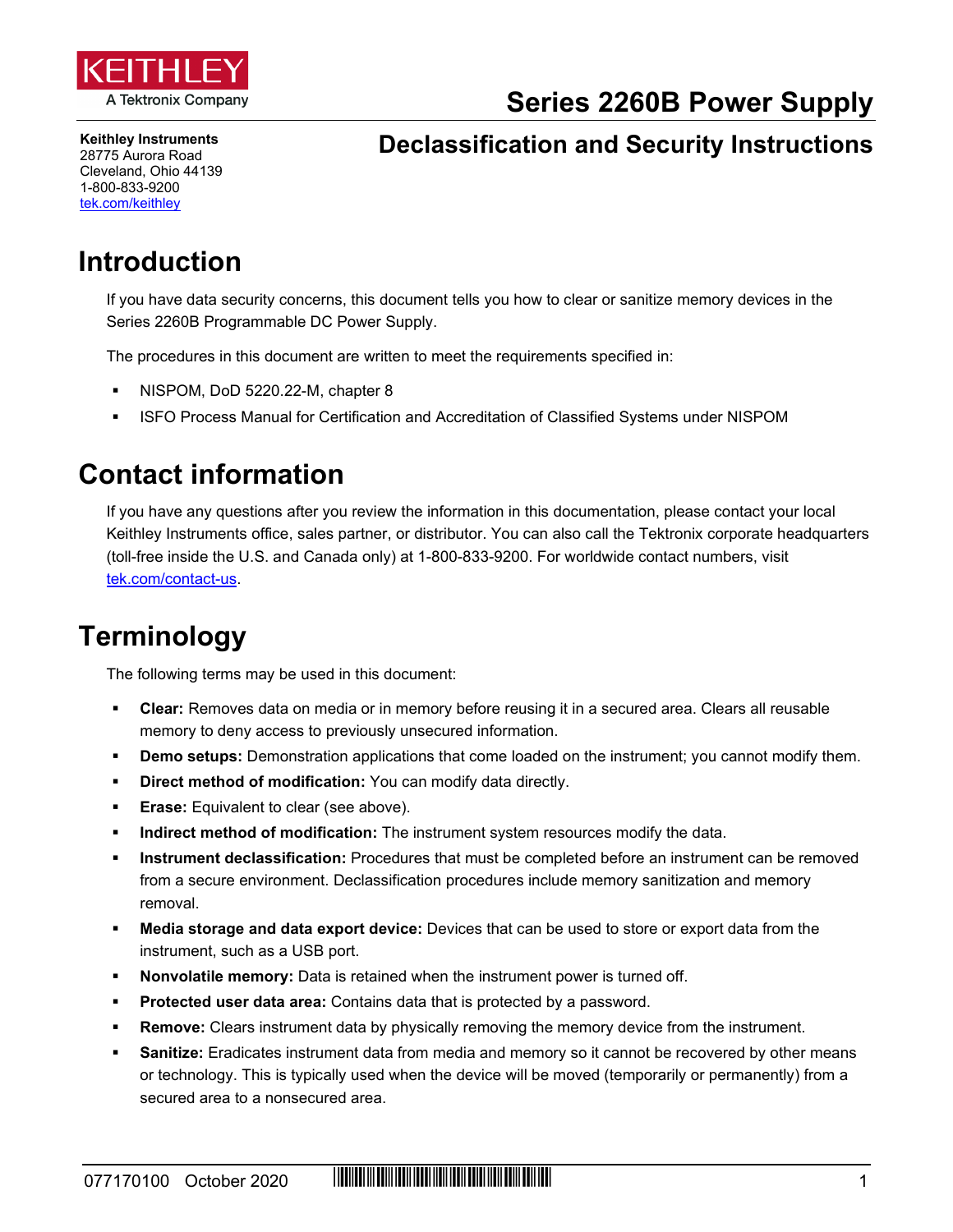- **Scrub:** Directly retrieve and clear the contents of the memory device.
- **User accessible:** You can directly retrieve the contents of the memory device.
- **User data:** Measurement data that represents signals that you connect to the instrument.
- **User modifiable:** You can write to the memory device during normal instrument operation using the front-panel interface or remote control.
- **User settings:** Instrument settings that you can change.
- **Volatile memory:** Temporary memory; data is lost when the instrument is turned off.

# **Description of memory**

The Series 2260B Power Supply memory stores the firmware that is executed by microprocessors and setup information.

The 2260B stores data in volatile and nonvolatile memory in the following devices:

**Flash memory:** An 8 MB flash device responsible for storing critical nonvolatile information, including:

- **The firmware image**
- The calibration constants

**SDRAM:** A total of 32 KB that holds data and instructions for executing the instrument code.

**EEPROM:** A total of 64 KB that holds instrument setup data.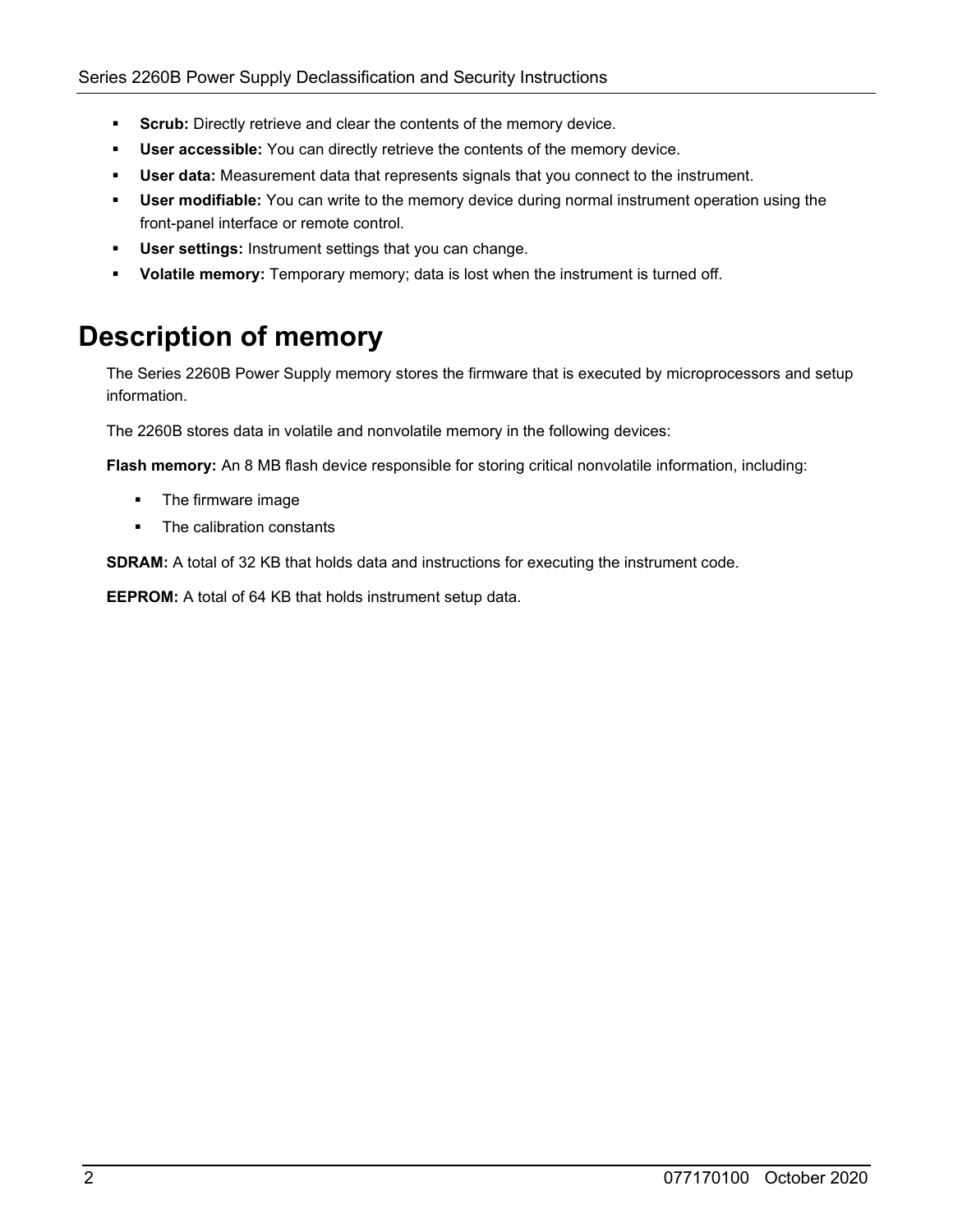# **Memory devices**

The following tables list the volatile and nonvolatile memory devices in the standard instrument and listed options.

### **Volatile memory devices**

The following table lists the volatile memory devices in the Series 2260B Power Supply and relevant memory-related information.

| <b>Type</b>  | <b>Memory</b><br>size | <b>User</b><br>modifiable | Location | To clear                                                | Type of information stored    |
|--------------|-----------------------|---------------------------|----------|---------------------------------------------------------|-------------------------------|
| <b>SDRAM</b> | 32 MB                 | No                        | U606     | Turn instrument<br>power off for at<br>least 20 seconds | Executing the instrument code |

### <span id="page-2-0"></span>**Nonvolatile memory devices**

The following table lists the nonvolatile memory devices in the Series 2260B Power Supply and relevant memory-related information.

| <b>Type</b>      | <b>Memory</b><br>size | User<br>modifiable | Location | To clear                                                         | Type of information stored                                                     |
|------------------|-----------------------|--------------------|----------|------------------------------------------------------------------|--------------------------------------------------------------------------------|
| FRAM<br>(EEPROM) | 64 KB                 | No                 | U609     | <b>Reset to factory</b><br>default settings<br>$($ on page 4 $)$ | Stores the instrument setup<br>data.                                           |
| <b>FLASH</b>     | 8 MB                  | No                 | 80aU     | <b>Remove test</b><br>sequence<br>$($ on page 4 $)$              | Stores the instrument firmware,<br>calibration constants, and<br>sequence data |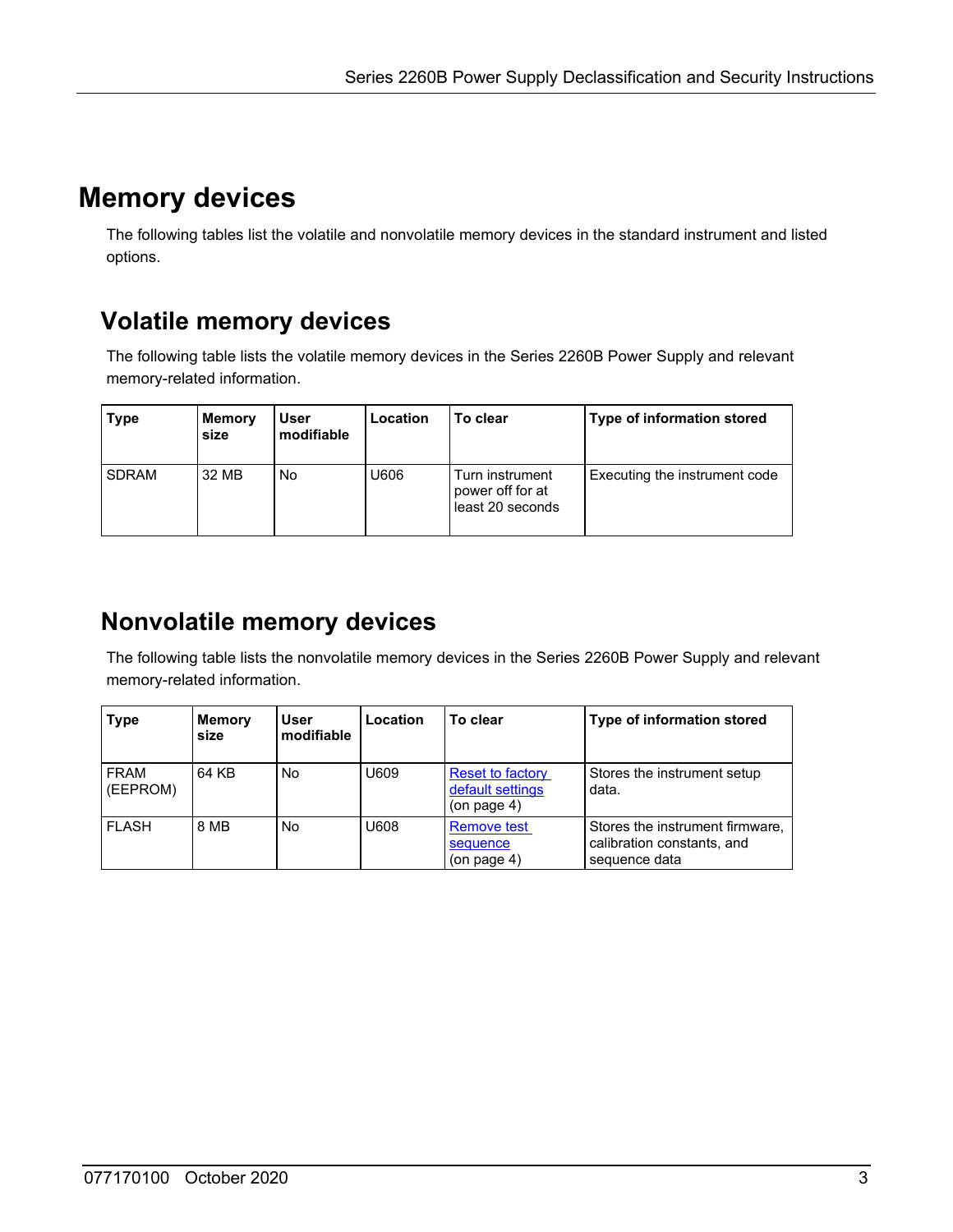#### <span id="page-3-0"></span>**Reset to factory default settings**

#### *To reset to factory default settings:*

- 1. Press **Function**.
- 2. The display shows F-01 on the top and the configuration setting for F-01 on the bottom.



- 3. Rotate the **Voltage** control to change the F setting to **F-88**. This is the factory default value.
- 4. Use the **Current** control to set the F-88 setting to **1.00**. This is the factory default value.
- 5. Press the **Voltage** control to confirm. **ConF** is displayed when successful.



<span id="page-3-1"></span>6. Press **Function** again to exit.